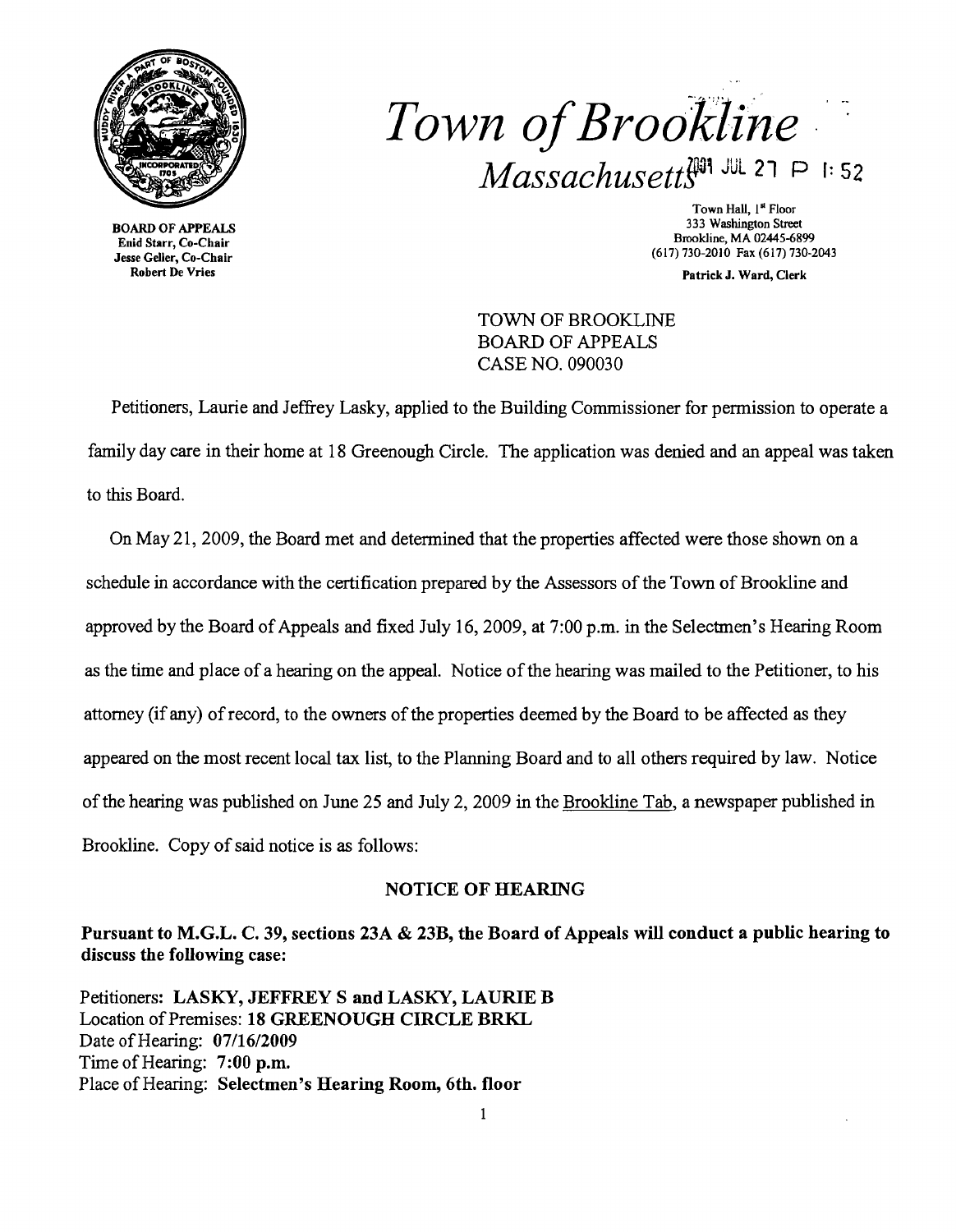A public hearing will be held for a variance and/or special permit from:

Section 4.07, Use 15b; Special permit required of the Zoning By-Law to operate a family daycare in home at 18 GREENOUGH CIRCLE BRKL.

Said Premise located in a T-6 (two family and attached single family) residence district.

*Hearings, once opened, may be continued by the Chair to a date and time certain. No further notice will be mailed to abutters or advertised in the TAB. Questions regarding whether a hearing has been continued, or the date and time ofany hearing may be directed to the Zoning Administrator at* 617-734-2134 *or check meeting calendar at:http://calendars.town.brookline.ma.usIMasterTownCalandarl?FormID=158.* 

The Town of Brookline does not discriminate on the basis of disability in admission to, access to, or *operations ofits programs, services or activities. Individuals who need auxiliary aids for effective communication in programs and services ofthe Town ofBrookline are invited to make their needs known*  to the ADA Coordinator, Stephen Bressler, Town of Brookline, 11 Pierce Street, Brookline, MA 02445. *Telephone:* (617) *730-2330; TDD* (617) *730-2327.* 

## Enid Starr Jesse Geller Robert De Vries

At the time and place specified in the notice, this Board held a public hearing. Present at the hearing

was Chairman, Mark Zuroff and board members Christina Wolfe and Rob DeVries. Ms. Lasky presented

her case before the Board.

Background Information At the Fall 2008 Town Meeting, warrant article 14 was passed and subsequently approved by the Attorney General. Article 14 amended the Table of Use Regulations to include a new use,  $#15b$ , to allow large family day care homes for up to 10 children under the age of seven, or under the age of sixteen if there are children with special needs on site. Massachusetts General Law requires at least one approved assistant in large family home day cares. Use #15b allows large family home day cares by right in L, G, 0, and I zones; by special permit in SC, T, F, and M zones; and would prohibit them in S zones. The state is currently reviewing their daycare regulations and it is anticipated there will be some changes to the laws; therefore the current amendment has a June 1, 2010 sunset date. It is expected a revised version of the amendment, consistent with the new state laws, will be passed at Town Meeting prior to the sunset date. Any special permits granted to large family home daycares prior to the sunset date will remain valid after the revised amendment is adopted.

Ms. Lasky described her property at 18 Greenough Circle as a two-story Colonial single-family home

with an attached garage. Her home is situated at the end of a private cul-de-sac, and has a large, well-

screened and fenced play area to the rear of the house. Ms. Lasky provided photographs for the Board.

the field of the complete **F** 

istantist

**International Control Construction Control** incommunity.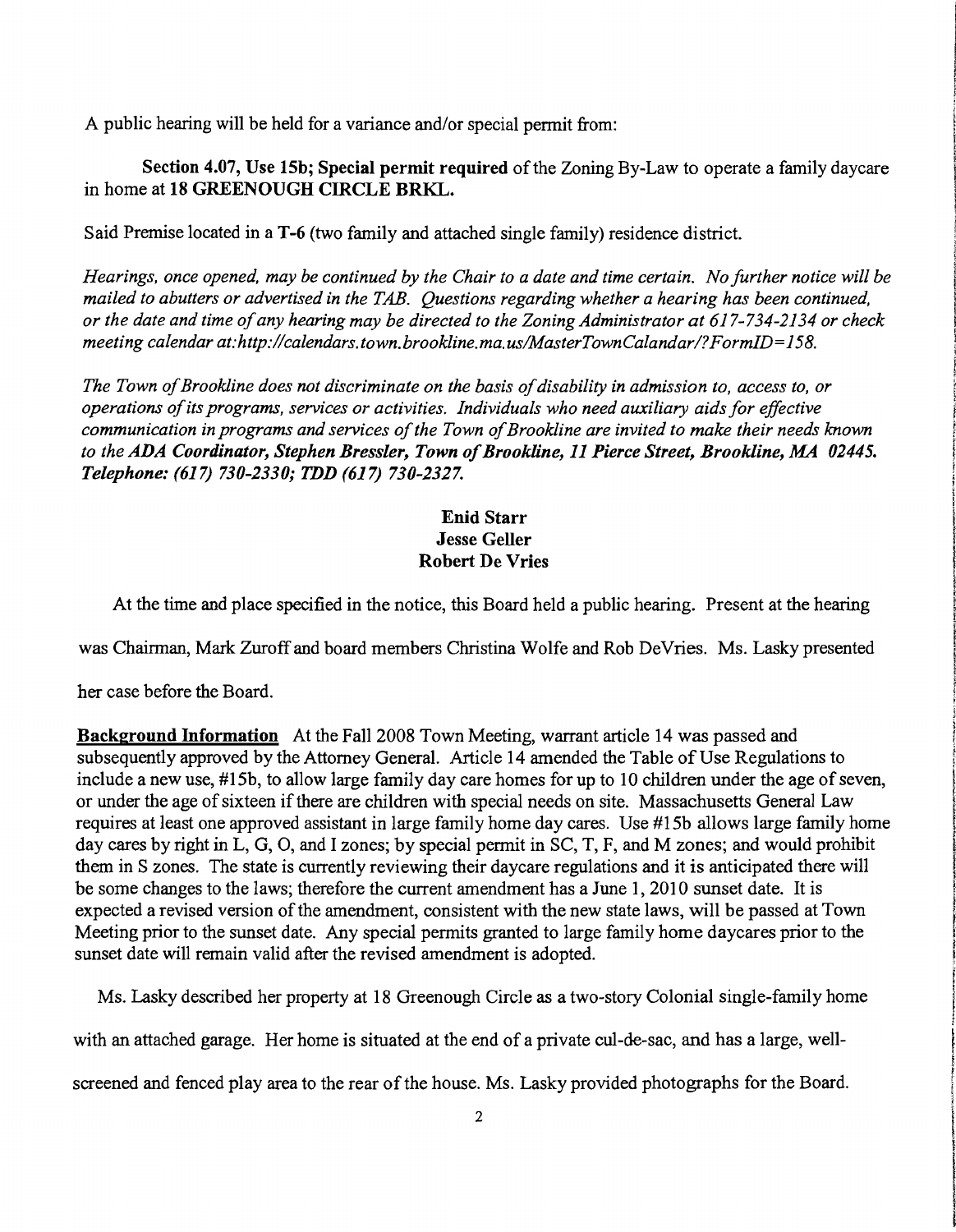There are seven other single-family homes on the Greenough Circle, which is off Washington Street between Greenough Street and Cypress Street. There is very little traffic on Greenough Circle, and she said that the road is wide enough to accommodate temporary street parking on both sides if necessary.

Ms. Lasky said that she is proposing to continue to operate her "Little Feet Daycare" business as she has been for the last 19 years. She said she was requesting reliefunder Section 4.07, Use 15 ofthe Zoning By-Law. The daycare operates from 8:30 a.m.-5:30 p.m. Tuesday through Friday. Beginning September 2009, the daycare will be open Monday through Thursday. There is a one hour drop-off time from 8:30 a.m.-9:30 a.m. so the arrival of the children is slightly staggered. Occasionally, a child will be enrolled for only the duration of the morning and will be picked up at  $12:45$  p.m. There is one child who is currently enrolled for only mornings. There is one child who attends the program only two mornings a week. Pick-up time for the rest of the children runs from  $4:00 \text{ p.m.}-5:30 \text{ p.m.}$  She said that she serves approximately 13 families a year, with approximately 7-10 children attending the program daily. The children are 1-3 years old, with usually no more than three 12 month old children at any given time. She said that of the children who attend her Daycare live in the neighborhood and arrive by stroller or bicycle. This fluctuates seasonally, but there are several families who walk or use their bikes year round, and several others who drive. Staffing varies from year to year and requires a fair amount of flexibility. There have been as many as four part-time assistants, but there are usually three. Ms Lasky said that she currently employs one fulltime non-resident teacher, who does not own a car or drive to work, her son, and an additional non-resident part-time employee, who does have a car. Ms. Lasky reported on the need for Large Family Day Care facilities. She described her operation as a home away from home for her clients.

I i

**includes International** 

**International Communication** 

الكافية المساحة التي تستكن التراث المراكبة المراكبة المساحة المساحة المساحة المساحة المساحة المساحة المساحة ال<br>المساحة المساحة التي تسمية المساحة المساحة المساحة المساحة المساحة المساحة المساحة المساحة المساحة المساحة الم

**International Contents** 

The Chairman asked the Board Members whether they had any questions at this point. Christina Wolfe asked about the large fenced playground on the property. Ms Lasky replied that the fenced area provides security for the children as well as a buffer for her neighbors. Board Member DeVries asked Ms. Lasky to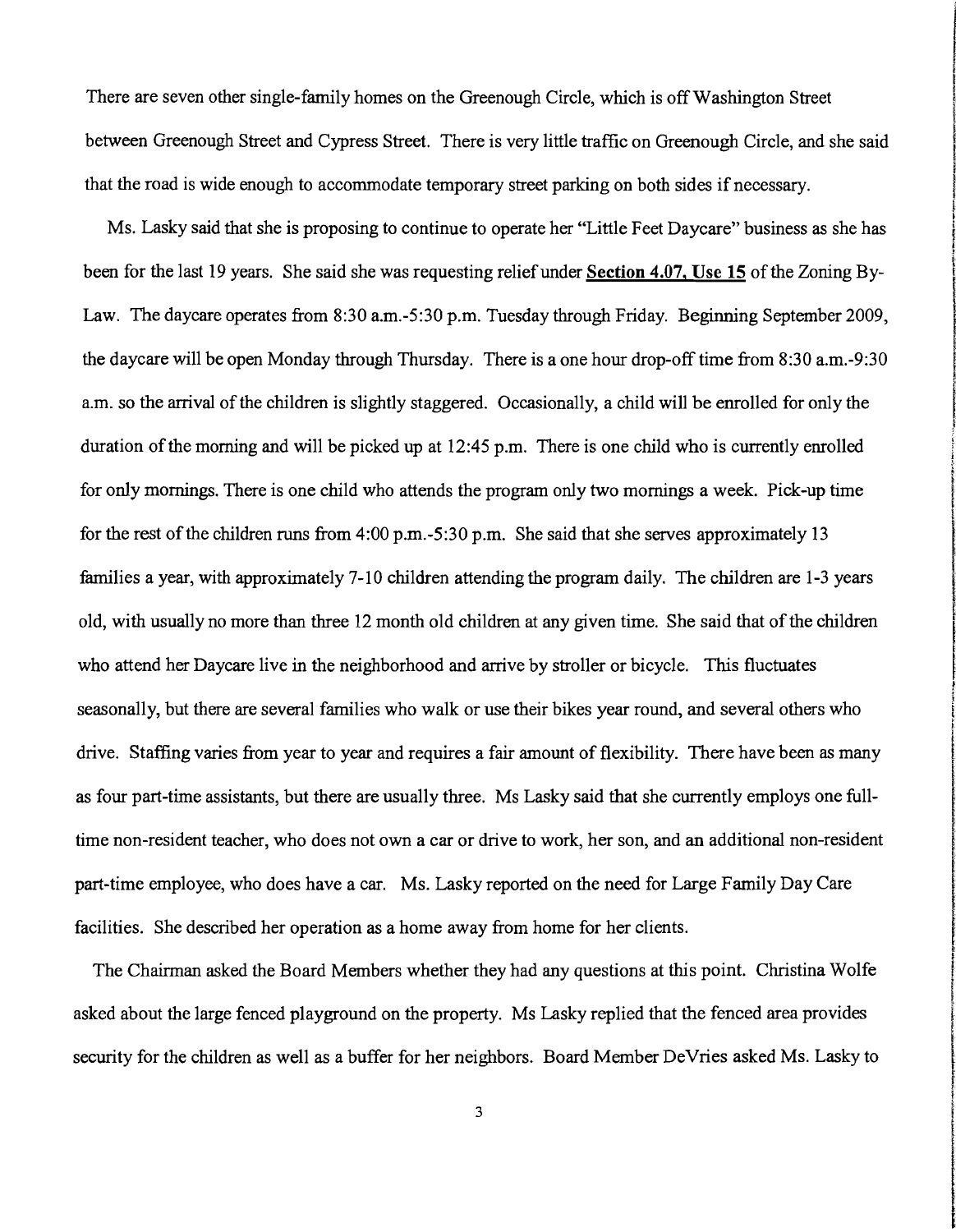elaborate about the licensing requirements for operations such as hers. Ms. Lasky reviewed both the current regulations and those that are expected to be forthcoming shortly from the state. Christina Wolfe asked about ownership of Greenough Circle and whether it was private. Ms. Lasky responded that it was private and pointed out on the site plan that they in fact owned a portion ofthe circle. She said that her her neighbor at #17 allowed her to use their space for pick-up and drop off should the need arise. Rob Devries asked of the Building Commissioner whether Greenough Circle was a private way and Mr. Shepard responded that it was.

Chairman Zuroff asked whether anyone present wished to speak in support of the application. Brian Kane, TMM precinct #6 and also member of the Transportation Board stated that he was in favor of the large family day care facilities in general and urged the Board to grant the requested relief. Madad Cohen who lives across the circle at 15 Greenough Circle said that he supports the comments of Mr. Kane and opined that neighborhood family day care facilities contribute to the neighborhood fabric of the t community. As to parking, he said that he submitted a letter of support and parking for the day care is not an issue. Rob DeVries asked about the accessibility to the day care for emergency vehicles during pick-up and drop-off. Mr. Cohen represented that the circle is broad enough to accommodate emergency vehicles during all times of the day. Mr. Lasky, husband of the applicant, explained the snow removal process. He said that with the help of his two sons he clears the area with a snow blower to assure the width of the roadway is maintained as well as the sidewalk so access is assured regardless of the weather.

International contraction of the magners. **International Communication In the community of Action** 

**International Activities** 

**the columns reading** 

**International Conference of Contemporary** 

i<br>I

r

1917.000.000

Chairman Zuroff asked whether anyone was present that would like to speak in opposition to the proposal. No-one rose to speak.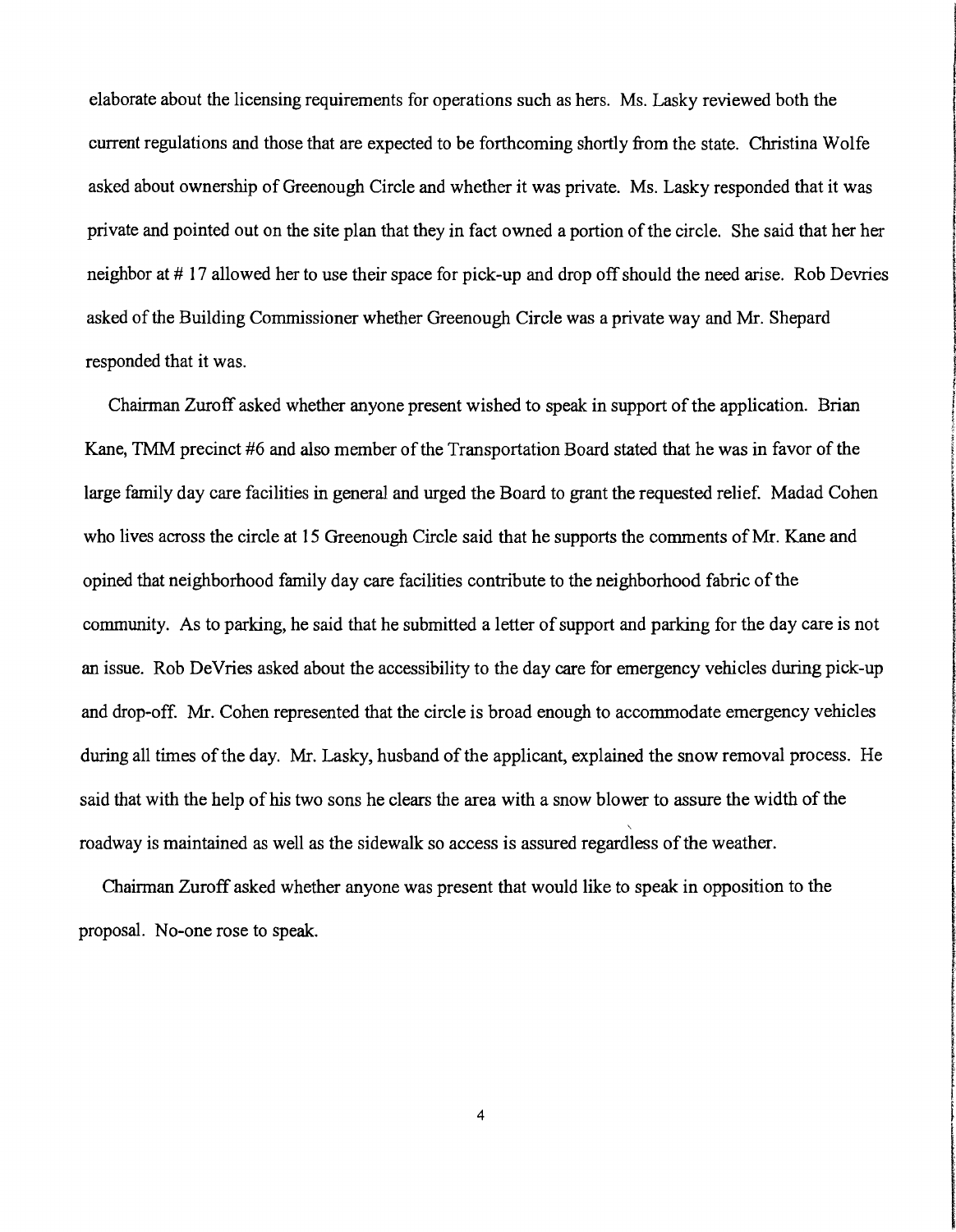Michael Shepard, Building Commissioner, delivered the findings of the Planning Department staff.

## Section 4.07 - Table of Use Regulations, Use #15B

A special permit may be granted by the Board of Appeals to allow Large Family Daycare Homes as an accessory use for up to ten children.

Mr. Shepard reported that the Planning Board was supportive of granting this special permit. Most, if not all, of the applicant's abutters have been in contact with the Planning Department either via telephone or email, in support of the granting of this special permit. Many of the letters state the applicant is an excellent neighbor, is courteous in managing the parking situation for her daycare, and state they find the Little Feet daycare to be a pleasure to live near. The daycare has been operating for 19 years without complaint, and it is reasonable for the daycare to continue to operate. Therefore, the Planning Board recommended approval of the special permit for the Large Family Daycare home for up to ten children as an accessory use subject to the following condition:

## 1. A parking diagram shall be submitted subject to the review and approval of the Assistant Director of Regulatory Planning.

Mr. Shepard then delivered the comments from the Building Department. He said that the petitioner has been extremely cooperative throughout the process. He said that there have been no complaints about the operation and stated that the Building Department enthusiastically supports the requested zoning relief. He suggested an additional condition relative to the recording of the decision should the requested relief be granted by the Board.

The Chair asked whether any members of the Board had any questions. Member DeVries asked whether the special permit, if granted, goes with the property or the applicant. Mr. Shepard said that the relief would run with the land but if the applicant or some subsequent owner abandoned the accessory use in question the relief granted by this Board would no longer be in effect. The Chairman stated that he had no objection to the granting of the requested relief in this case and his fellow Board Members agreed.

 $\alpha$  ,  $\beta$  , and  $\alpha$ 

 $\sim$ 

J

 $\sim$   $-$